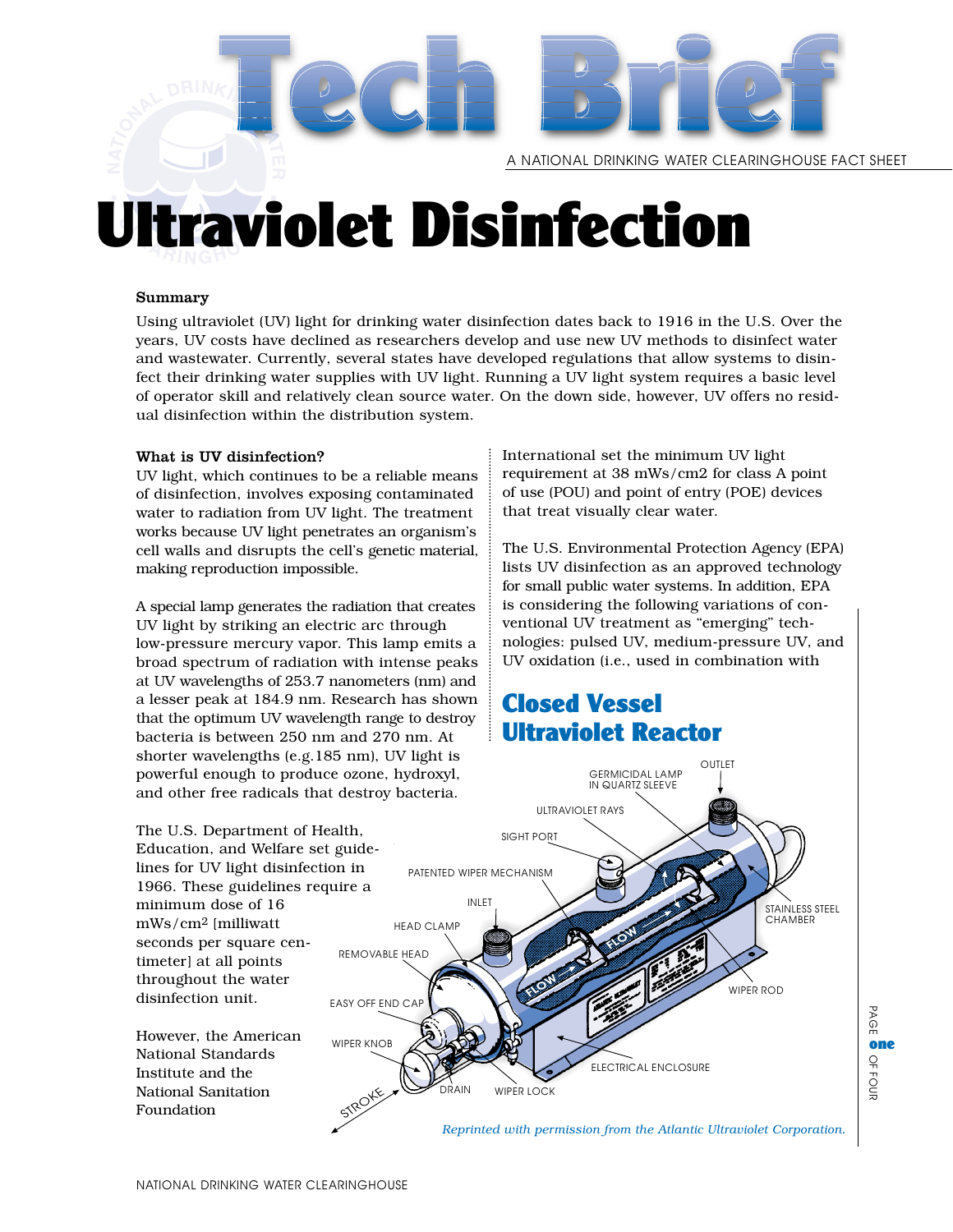## Ultraviolet Disinfection

peroxide or ozone).

#### Advantages

Generally, UV is simple to install and requires little supervision, maintenance, or space. Improved safety, minimum service time, low operation and maintenance costs, and the absence of a chemical smell or taste in finished water are primary factors for selecting UV technology rather than traditional disinfection technologies.

UV treatment breaks down or removes some organic contaminants. UV achieves 1-log reduction of *Giardia lamblia* at an intensity of 80-120 mWs/cm2, and 4-log reduction of viruses at an intensity of 90-140 mWs/cm2. Only recently has the scientific community begun to accept UV as a highly effective tool for *Cryptosporidium* control.

UV light disinfection does not form any significant disinfection byproducts, nor does it cause any significant increase in assimilable organic carbon (AOC).

Research has confirmed that UV effectiveness is relatively insensitive to temperature and pH differences. In addition, researchers found that UV application does not convert nitrates to nitrites, or bromide to bromines or bromates.

Recent pilot studies show that UV-treated drinking water inhibits bacterial growth and replication in the distribution system; however, conditions within distribution systems, such as leaks, still require additional residual disinfection (e.g., free chlorine).

The advantages of using UV, rather than chemical disinfection, include:

- Has no known toxic or significant nontoxic byproducts;
- Has no danger of overdosing;
- Removes some organic contaminants;
- Has no volatile organic compound (VOC) emissions or toxic air emissions;
- Has no onsite smell and no smell in the final water product;
- Requires very little contact time (seconds versus minutes for chemical disinfection);
- Does not require storage of hazardous material;
- Requires minimal space for equipment and contact chamber;

PAGE OF FOUR

PAGE

two<br>Co<sup>p</sup>

• Improves the taste of water because of some organic contaminants and nuisance microorganisms are destroyed;

- Does not affect minerals in water; and
- Has little or no impact on the environ ment except for disposing of used lamps or obsolete equipment.

#### Limitations

Microbial and chemical characteristics are two major water quality factors that affect the UV unit performance. Microbial characteristics of water include type, source, age, and density. Chemical water characteristics include nitrites, sulfites, iron, hardness, and aromatic organic levels.

UV radiation is not suitable for water with high levels of suspended solids, turbidity, color, or soluble organic matter. These materials can react with UV radiation, and reduce disinfection performance. Turbidity makes it difficult for radiation to penetrate water.

Disadvantages of UV disinfection include:

- No disinfection residual;
- No technical database exists on how well UV systems perform for various water quality conditions; and
- No standardized mechanism measures, calibrates, or certifies how well equipment works before or after installation.

Systems also should consider using different kinds of microbial testing. Laboratories typically test for total coliform to judge microbiological activity in drinking water—but coliforms are sensitive to UV light. Because of this sensitivity, microbial tests for UV treated finished water should include a Heterotrophic Plate Count (HPC) test. HPC microorganisms may provide a better disinfection assessment than the UV sensitive coliforms.

#### Process Description

UV light effectively destroys bacteria and viruses. However, how well the UV system works depends on the energy dose that the organism absorbs. If the energy dose is not high enough, the organism's genetic material may only be damaged rather than disrupted.

An effective dose is measured as a product of the lamp's intensity (the rate at which photons are delivered to the target), including radiation concentration, proper wavelength, exposure time, water quality, flow rate, and the microorganism's type, and source, as well as its distance from the light source.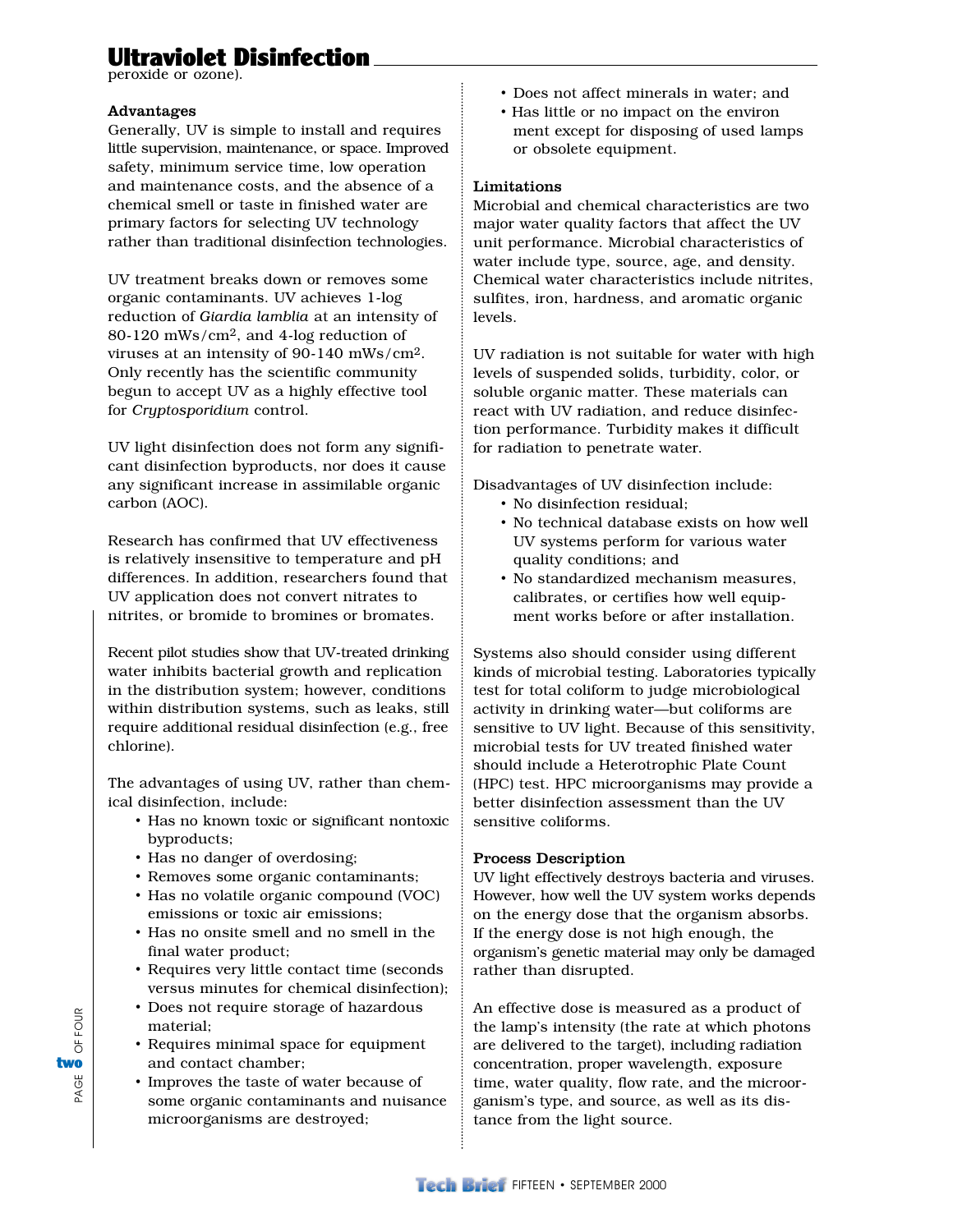At a minimum, drinking water systems should install two UV units, which are both capable of carrying the amount of water the system was designed to handle. Having two units in place assures continuous disinfection when one unit is being serviced. Two units also can ensure operation during low-flow demand periods.

Modular units designed for small drinking water systems are easy to install and operate (two plumbing connections per unit and one electrical hook-up). They should be equipped with automatic cleaners and remote alarm systems. For systems in isolated areas, operators should maintain and store a set of spare parts onsite, and consider a telemetry system for monitoring treatment.

Typical UV light components include:

- A stable high-voltage source of electricity because low-line voltage would result in a lower UV dose;
- A chamber made of stainless steel or any other material that is opaque and will not corrode;
- UV lamps that are properly secured inside quartz sleeves, easing installation, replacement, and maintenance;
- Quartz sleeves with sufficiently high transmission rates to deliver the UV energy produced by UV lamps;
- Mechanical wipers to maintain optimum transmission between scheduled cleaning and maintenance work;
- Sensors to monitor the UV intensity passing through the water. These sensors need to be connected to alarm systems to alert the operator in case of low UV intensity. The operator must have easy access to these sensors for necessary installation, replacement, calibration, and maintenance;
- Safety control to shut off UV lamps in case of low-flow levels and elevated lamp temperature;
- Arc and lamp-out monitors to alert the operator of system failure; and
- Electronic ballasts.

UV units are currently used as stand-alone treatment systems or as part of a series of other drinking water treatment processes or multiple barrier system. A common treatment that uses UV light to remove and disinfect contaminants from groundwater sources involves a combined ozone or hydrogen-peroxide process along with UV application. So, it is common to find that

manufacturers of UV equipment also manufacture ozone equipment.

Furthermore, the drinking water treatment industry provides UV equipment (mainly closed chamber units) for short-term uses. Rental units are used in cleanup and emergency situations, such as if groundwater is contaminated by spilled toxic organic compounds.

#### Monitoring and Operation Requirements

Factors that affect UV light system performance are: lamp output, lamp aging, and plating or fouling of unit surfaces. To better control these factors, operators must ensure continuous dose measurement (i.e., accurate intensity and flow-rate measurement) and proper maintenance (cleaning as well as lamp and sleeve replacement regimes).

Technological advances have eliminated many of the operation and maintenance problems that were associated with earlier UV applications. Current systems are equipped with mechanical cleaners, ultrasonic cleaners, or some selfcleaning mechanism (mandatory if water fouling agents, such as iron, are present in the water entering the unit); lamps that are easy to install and replace; and alarm systems that indicate minor and major failure.

To ensure continued system operation, a maintenance schedule needs to be in place. This schedule should include periodic site inspections; changing lamps annually or when light transmission efficiency has decreased to 70 percent; inspecting and cleaning surfaces; inspecting or cleaning the UV chamber interior every six months; and inspecting and replacing ballasts, O-rings, valves, and switches.

Furthermore, the operator should monitor water turbidity and color since they are natural barriers to UV light transmission. And some dissolved minerals, such as calcium, have a tremendous negative effect on UV absorbance.

Since it may not be practical to provide instantaneous stand-by power during power outages, the system should be designed to automatically stop water flow or provide an alternate means of disinfection as a backup. Where the system is dependent on electrically powered pumps, this measure may not be necessary because the pumps will shut off when the power goes out. However, gravity flow systems may be vulnerable.